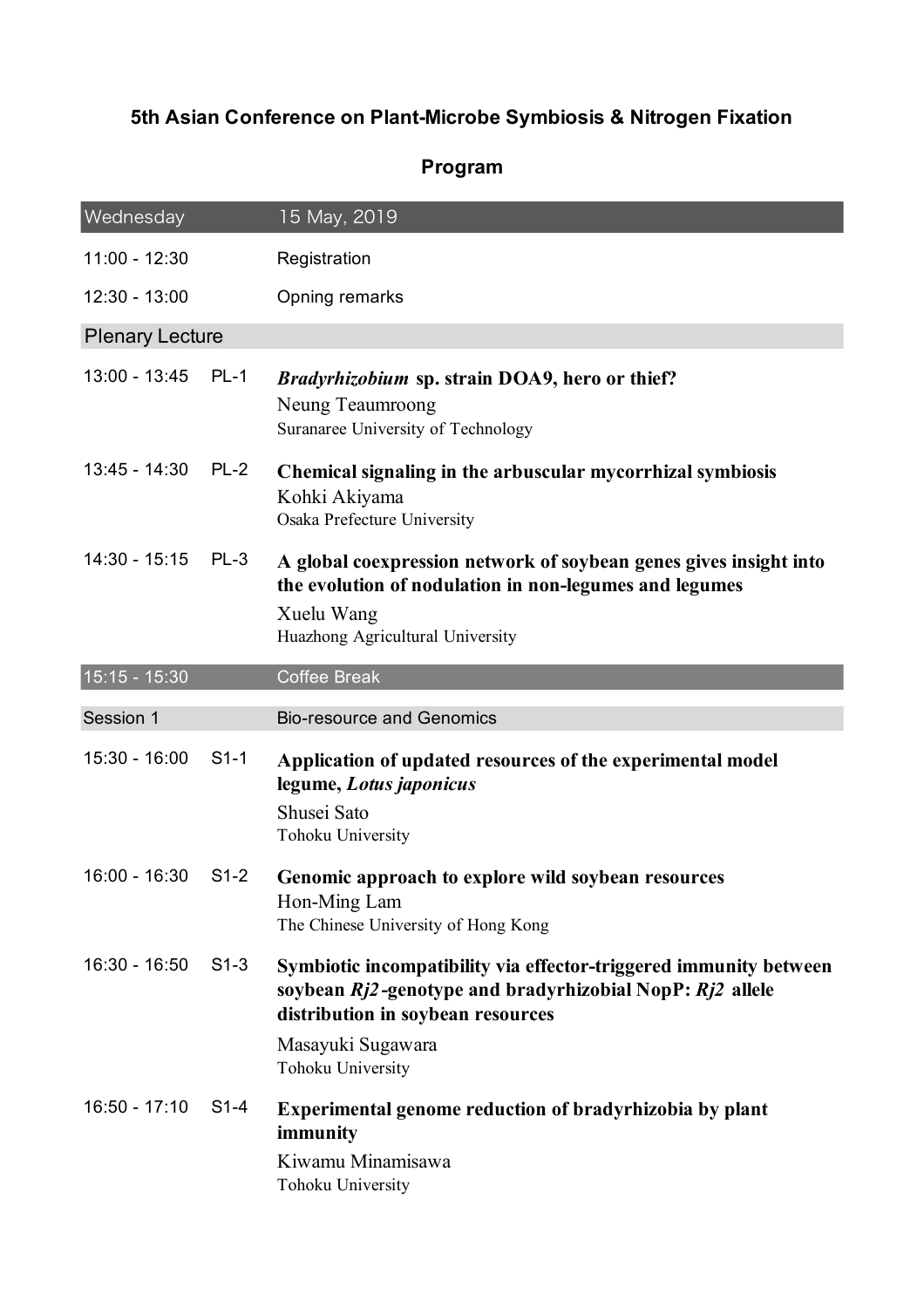| $17:10 - 17:30$ | $S1-5$ | Bacterial communities in soil and root of sugarcane, Saccharum<br>sinense, using 16S rRNA gene sequencing<br>Supriadi<br>Kagawa University                        |
|-----------------|--------|-------------------------------------------------------------------------------------------------------------------------------------------------------------------|
| 17:30 - 17:45   |        | <b>Coffee Break</b>                                                                                                                                               |
| 17:45 - 19:00   |        | <b>Poster presentation</b><br>(odd number)                                                                                                                        |
| 19:00 - 20:00   |        | Mixer (at Sakura Hall lounge)                                                                                                                                     |
| Thursday        |        | 16 May, 2019                                                                                                                                                      |
| Session 2       |        | Plant-Microbe interaction                                                                                                                                         |
| $8:30 - 8:45$   | $S2-1$ | <i>SYG1</i> encodes a phosphate exporter in the fungal symbiont: the<br>last piece of phosphate delivery pathway in arbuscular<br>mycorrhizal symbiosis           |
|                 |        | Tatsuhiro Ezawa<br>Hokkaido University                                                                                                                            |
| $8:45 - 9:10$   | $S2-2$ | Effect of light quality on the establishment of root nodule and<br>arbuscular mycorrhizal symbioses<br>Akihiro Suzuki<br>Saga University                          |
| $9:10 - 9:25$   | $S2-3$ | The function of symbiotic plasmid in nod-independent<br>photosynthetic <i>Bradyrhizobium</i> strains<br>Pongpan Songwattana<br>Suranaree University of Technology |
| $9:25 - 9:50$   | $S2-4$ | Rice and endophytic biofertilizer interactions<br>Panlada Tittabutr<br>Suranaree University of Technology                                                         |
| $9:50 - 10:05$  | $S2-5$ | Specialized metabolites in the rhizosphere of soybean: dynamics<br>and functions in biological communications<br>Akifumi Sugiyama<br>Kyoto University             |
| 10:05 - 10:20   | $S2-6$ | Impact of protist grazing on bacterial community structure and<br>rice plant growth in a biochar-treated paddy field soil<br>Rasit Asiloglu<br>Niigata University |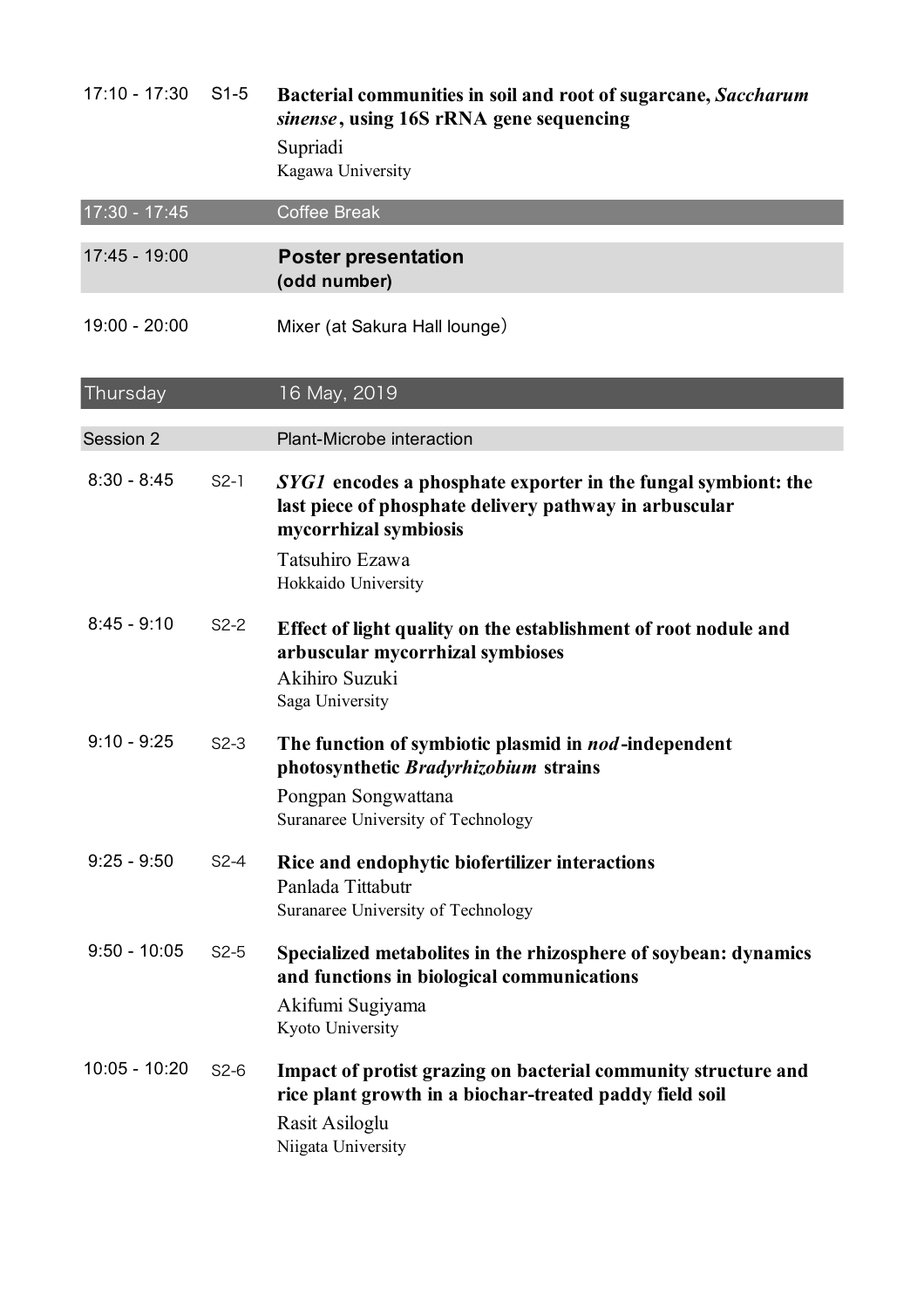| $10:20 - 10:35$ | $S2-7$ | Construction of an artificial symbiosis between duckweed and free-<br>living nitrogen fixing bacteria<br>Kamal Shuvro Sajjad<br>Hokkaido University                                |
|-----------------|--------|------------------------------------------------------------------------------------------------------------------------------------------------------------------------------------|
| 10:35 - 10:50   |        | <b>Coffee Break</b>                                                                                                                                                                |
| Session 3       |        | Nitrogen Fixation and Nitrogen Cycles                                                                                                                                              |
| $10:50 - 11:20$ | $S3-1$ | Synthetic biology: construction of a minimal " <i>nif-ome</i> " for<br>engineering nitrogen-fixing plants<br>Yi-Ping Wang<br>Peking University                                     |
| $11:20 - 11:50$ | $S3-2$ | Enhancement of nitrogenase activity in transformants of the<br>non-diazotrophic cyanobacterium Synechocystis sp. PCC 6803<br>carrying the <i>nif</i> genes<br>Yuichi Fujita        |
|                 |        | Nagoya University                                                                                                                                                                  |
| $11:50 - 12:05$ | $S3-3$ | The regulatory ncRNA NfiS coordinates nitrogen fixation and<br>oxidative stress response via base pairing with the individual target<br>mRNAs in <i>Pseudomonas stutzeri</i> A1501 |
|                 |        | Yongliang Yan<br>Chinese Academy of Agricultural Sciences                                                                                                                          |
| $12:05 - 12:20$ | $S3-4$ | Mutant of <i>Frankia casuariane</i> defective in free-living and<br>symbiotic nitrogen fixation                                                                                    |
|                 |        | Ken-ichi Kucho<br>Kagoshima University                                                                                                                                             |
| $12:20 - 12:35$ | $S3-5$ | Metagenome and proteome analyses revealed nitrogen fixation by<br><b>Bradyrhizobium in roots of field-grown sorghum</b><br>Shintaro Hara<br>Tohoku University                      |
| $12:35 - 12:50$ | $S3-6$ | The effects of calsium cyanamide application on soil bacterial<br>community and $N_2O$ emission                                                                                    |
|                 |        | Kazuki Suzuki<br>Niigata University                                                                                                                                                |
| 12:50 - 14:20   |        | <b>Lunch Break</b>                                                                                                                                                                 |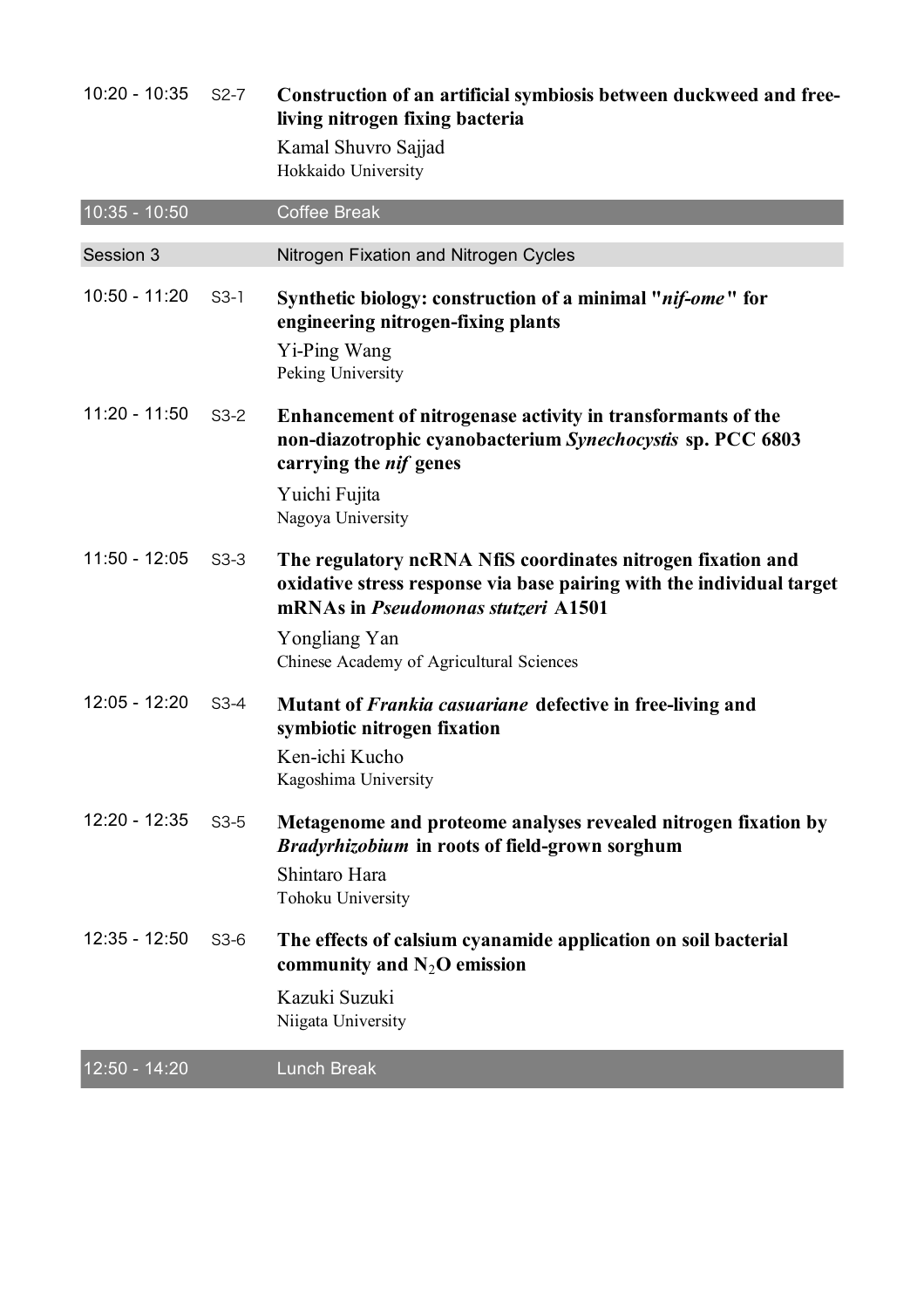| Session 4       |        | Legume and Rhizobia Symbiosis                                                                                                                                                                                                           |
|-----------------|--------|-----------------------------------------------------------------------------------------------------------------------------------------------------------------------------------------------------------------------------------------|
| 14:20 - 14:50   | $S4-1$ | Nodule symbiosis: Nod factor levels, chimeric receptors and<br>effector functions<br><b>Christian Staehelin</b><br>Sun Yat-sen University                                                                                               |
| 14:50 - 15:20   | $S4-2$ | Rhizobium utilizes a pathogenic effector to hijack leguminous<br>nodulation signaling<br>Shin Okazaki<br>Tokyo University of Agriculture and Technology                                                                                 |
| 15:20 - 15:35   | $S4-3$ | Mutualistic co-evolution of T3SSs during the establishment of<br>symbiotic relationships between <i>Vigna radiata</i> and Bradyrhizobia<br>Pongdet Piromyou<br>Suranaree University of Technology                                       |
| $15:35 - 15:50$ | $S4-4$ | A leucine-rich repeat receptor kinase regulates root nodule<br>development responsible for rhizobia in Lotus japonicus<br>Yasuyuki Kawaharada<br>Iwate University                                                                       |
| $15:50 - 16:05$ | $S4-5$ | Characterization of rhizobia for the improvement of soybean<br>cultivation across agro-ecological conditions in central Europe<br>Kun Yuan<br>Tokyo University of Agriculture and Technology                                            |
| 16:05 - 16:20   | S4-6   | Burkholderia and Paraburkholderia are predominant soybean<br>rhizobial genera in Venezuelan soils in different climatic and<br>topographical regions<br>María Daniela Artigas Ramírez<br>Tokyo University of Agriculture and Technology |
| 16:20 - 16:35   |        | <b>Coffee Break</b>                                                                                                                                                                                                                     |
| 16:35 - 17:50   |        | <b>Poster presentation</b><br>(even number)                                                                                                                                                                                             |
| 18:00 - 20:00   |        | <b>Banquet</b><br>(at lecture hall in Life Sciences Project research building)                                                                                                                                                          |